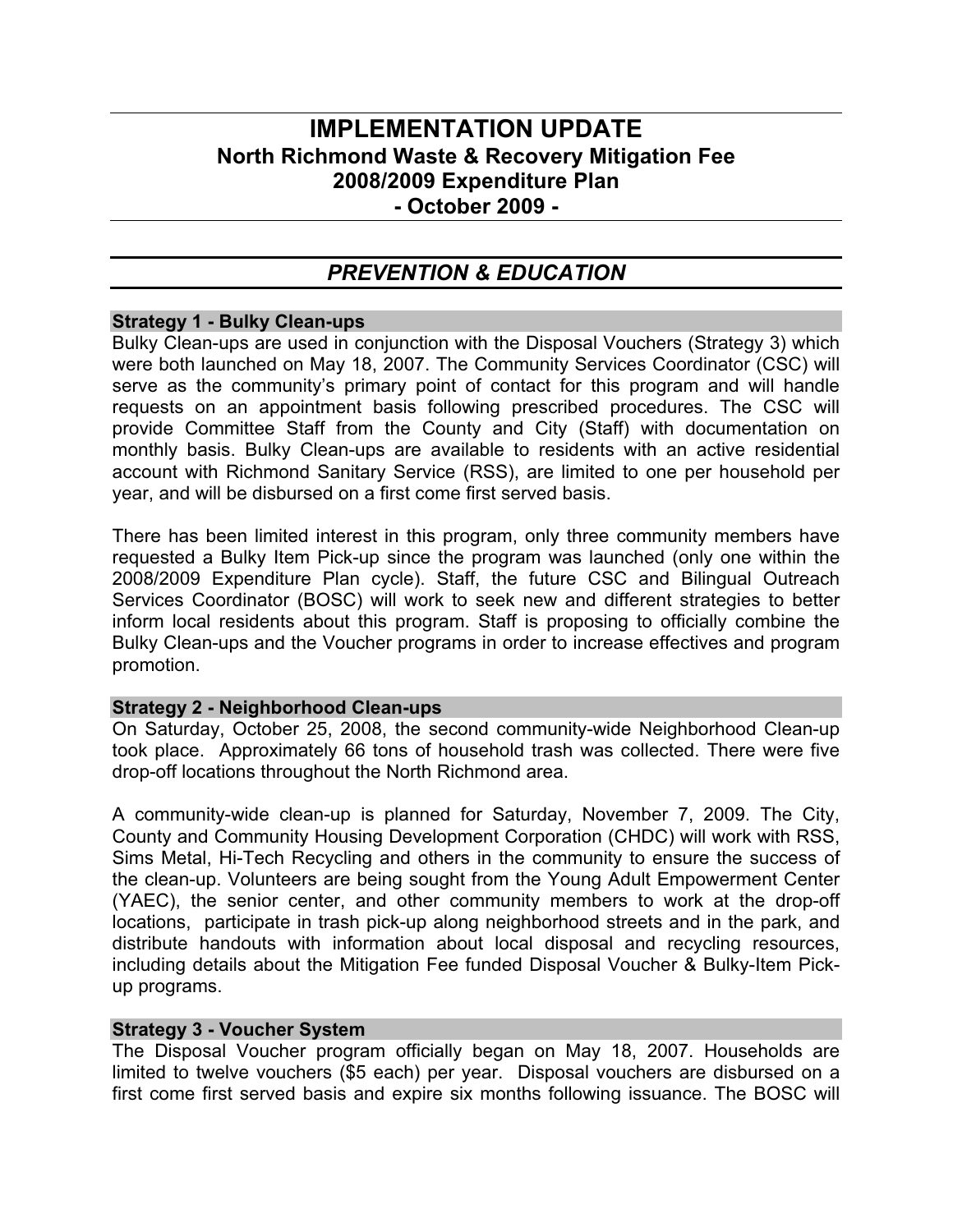serve as the community's primary point of contact for this program and will distribute vouchers on an appointment basis and provides Staff with documentation as needed for verification at the time payments need to be processed.

To date, 26 requests for vouchers have been made (totaling approximately 312 vouchers). A total of 240 vouchers have been redeemed at Republic's Golden Bear Transfer Station on Parr Boulevard (about 127 have been redeemed within the current 2008/2009 Expenditure Plan cycle and the remaining 113 in 2006/2007). The majority of the vouchers requested have been by residents that are referred through code or law enforcement staff.

#### **Strategy 4 - Community Services Coordinator**

The Community Services Coordinator (CSC) position is currently vacant but is expected to be filled prior to the beginning of the 2010/2011 Expenditure Plan. The CSC is responsible for public outreach, illegal dumping prevention and acts as a liaison between the community, the City and County.

The CSC was employed by CHDC of North Richmond until May 2009 at which time CHDC terminated the individual serving as the CSC. This termination, which created discord among some members on the Committee and in the North Richmond community, resulted in the Committee's recommendation to revise the first bullet under Strategy #4 of the 2008/2009 Second Amended Expenditure Plan to remove CHDC as the entity providing oversight of the CSC position and replace it with reference to a "non-profit or public agency." As of October 6, 2009, the CSC will now be employed through the Neighborhood House of North Richmond (NHNR). The Richmond City Council approved a contract with NHNR for oversight of the CSC and City staff provided NHNR staff with a draft job description to assist with the recruitment and hiring process.

During the restructuring process, some of the responsibilities of the CSC related to illegal dumping/blight referrals and tracking, as well as oversight of the bulky clean-up and disposal voucher programs were reassigned to the BOSC.

#### **Strategy 5 - Bilingual Outreach Services/Coordinator**

Carla Orozco, the Bilingual Outreach Services Coordinator (BOSC), assists the CSC with illegal dumping referrals/tracking and public outreach by serving as a link between the Spanish speaking members of the community of North Richmond and the City and County. The BOSC is employed through CHDC of North Richmond. Ms. Orozco is dedicated to identifying and pursuing opportunities to outreach to the Latino community. Ms. Orozco prepares and translates into Spanish various outreach and resource materials for community-wide distribution to Latino community members, maintains the illegal dumping database, provides oversight for the bulky clean-up and disposal voucher programs, and supports staff on a variety of other mitigation-funded programs and projects.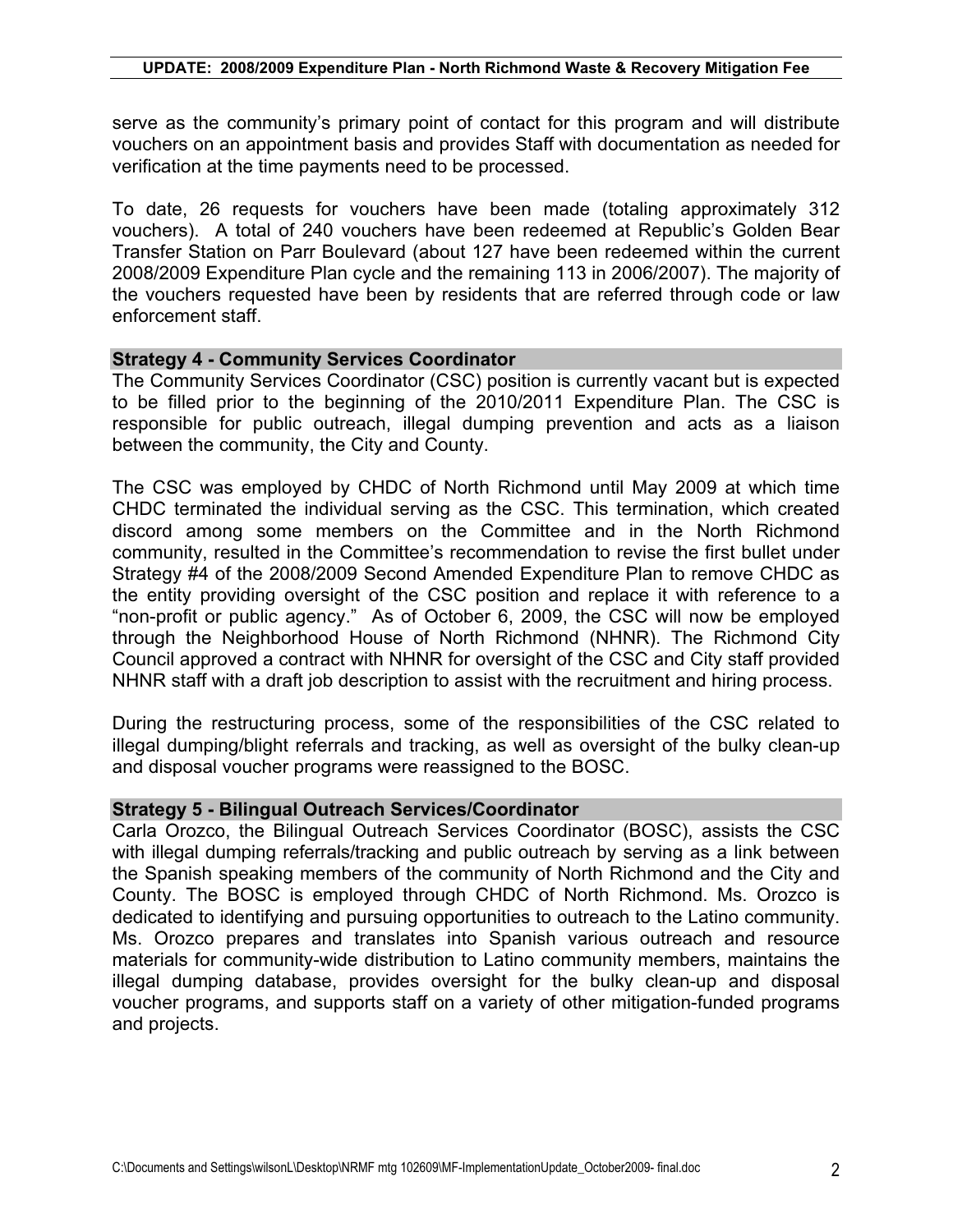## **Strategy 6 - North Richmond Outreach Campaign**

Mitigation staff, the CSC and the BOSC assists with the development of public outreach materials to help educate the North Richmond community about various mitigation strategies. The following are examples of outreach conducted in the community:

- Mitigation-funded staff continue to work at the street level to educate community members on available resources and to increase awareness.
- Collaboration with a variety of people and organizations within the community such as the Young Adult Empowerment Center to discuss strategies to prevent illegal dumping, to inform members about current beautification efforts and developments, and to discuss environmental concerns in the community.
- Continued development and implementation of an outreach campaign called "North Richmond Green" intended to build recognition for mitigation funded beautification projects as well as help build pride and rally community support around all beautification efforts. Mitigation Fee staff has registered a new website (www.nrgreen.org) to replace www.stopdumping.org in order to build upon this theme as a means of providing residents with an online resource for Mitigation Fee supported programs and services which are intended to compliment the printed outreach materials created.
- A variety of flyers and resource materials has been developed and will be reviewed for distribution to the community.
- Distribution of a newsletter to provide the North Richmond community with updates related to the implementation of Expenditure Plan strategies and other important information related to illegal dumping/blight in the community.
- Attendance at community meetings and events to update the community on mitigation-funded strategies.

# *ABATEMENT & ENFORCEMENT*

## **Strategy 7 - City/County Pick-up from Right-of-Way**

The City's Illegal Dumping Abatement Crew receives work requests to pick-up materials that are not suitable for collection by Republic Sanitary Service's Hot Spot Crew such as tires, electronics, and unidentified liquids. The Abatement Crew supervisor provides monthly reports identifying the illegal dumping locations and invoices to the City for reimbursement of staff costs, equipment usage and mileage. The City Public Works Abatement Supervisor is working closely with the mitigation-funded staff to ensure the effective implementation of this strategy.

## **Strategy 8 - Vacant and Abandoned Lot and Properties Clean-up**

This strategy includes the clean-up of abandoned lots and properties within the Mitigation Area. CHDC staff is interested in utilizing some of the vacant lots for community gardens (See Strategy 16A update). No funds have been expended to date.

#### **Strategy 9 – Vacant and Abandoned Lot Fencing**

No funds have been expended to date.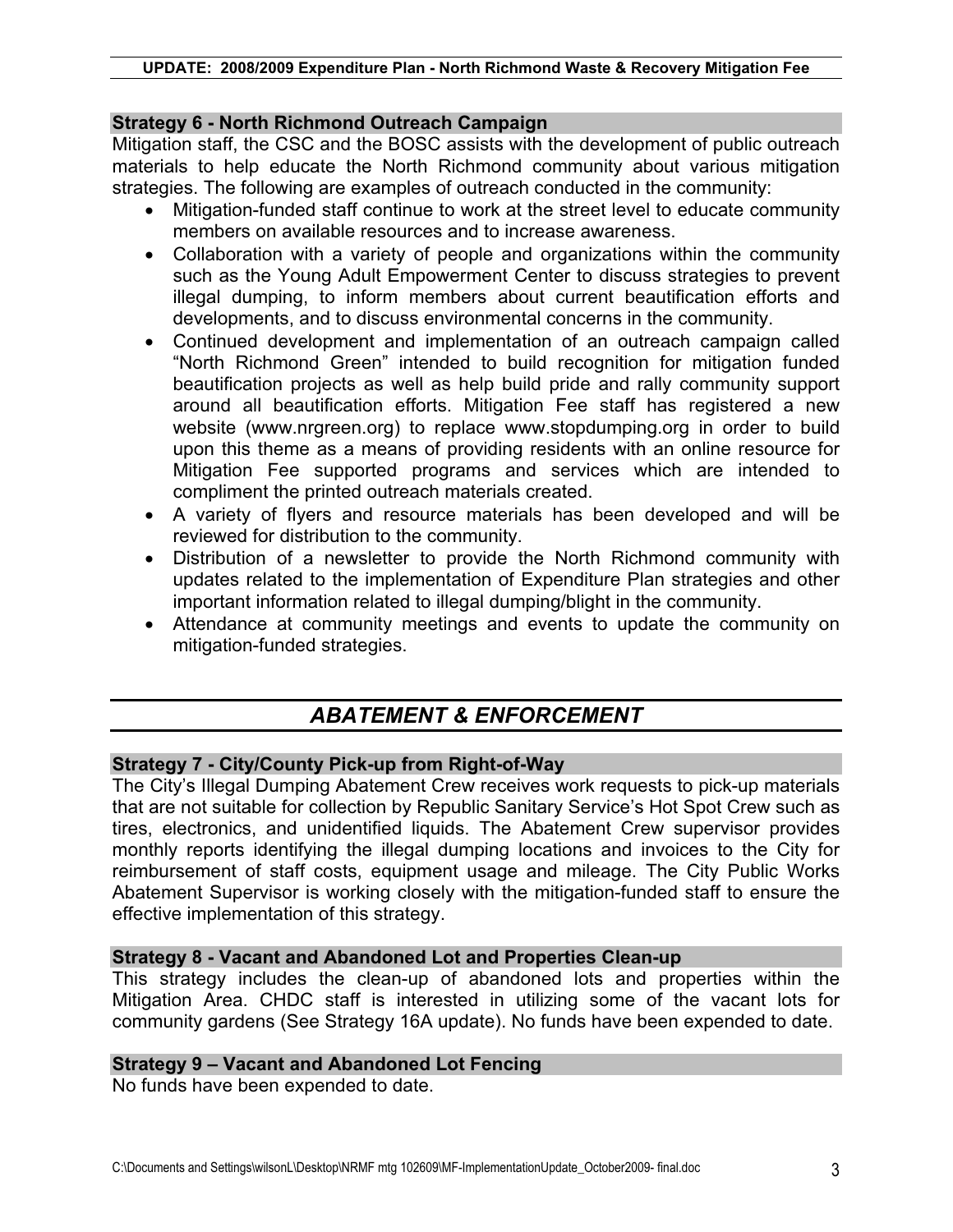#### **UPDATE: 2008/2009 Expenditure Plan - North Richmond Waste & Recovery Mitigation Fee**

#### **Strategy 10 - Code Enforcement Staff**

Conrad Fromme is the County Building Inspector that is officially assigned to the dedicated North Richmond Code Enforcement position. Since being assigned in January 1, 2008, he has taken a comprehensive approach to code enforcement working with other agencies as needed to address the illegal dumping and blight problems in the North Richmond community. Mr. Fromme opened 36 cases, closed 36 cases and had 81 active cases for the month of August. During the 20-months of this 2008 / 2009 Expenditure Plan cycle, he opened a total of 391 cases and closed 320 cases, with an average case load of about 62 cases. Eduardo Franco filled in for Conrad Fromme while Mr. Fromme was out on medical leave.

#### **Strategy 11 - Graffiti Abatement**

The City Public Works Graffiti Abatement Crew cleans graffiti visible from the public right-of-way located within the incorporated and unincorporated portions of the North Richmond Waste & Recovery Mitigation Fee Primary Funding Area. Although reports show that graffiti incidents are very nominal in the community, the City's Graffiti Abatement Crew is very responsive to requests for abatement in order to ensure that the needs of the community are met in a timely manner.

## **Strategy 12 - Illegal Dumping Investigator/Officer**

Felipe Monroe no longer serves as the Illegal Dumping Officer due to circumstances involving the mandatory criteria the Sheriff's Office has to use when filling certain vacancies resulting from lay-offs forced by the current budget crisis. Sheriff Deputy Felipe Monroe served as the Illegal Dumping Investigator/Officer from April 30, 2007 to April 23, 2009.

Although Deputy Monroe is no longer working as the dedicated Illegal Dumping Officer in North Richmond, the Sheriff's Office has employed a new Resident Deputy Team approach in North Richmond consisting of three pairs of deputies assigned to one of three shifts effective April 27, 2009. All six deputies will have the same overall "Roles & Responsibilities" which include combating illegal dumping and other crime as well as routine patrols and community involvement/assistance. There are now two Resident Deputies assigned to the Day Shift that routinely patrol the entire North Richmond Mitigation Funding Area as well as periodically conduct investigations and surveillance to address illegal dumping.

Between April 2007 and April 2009, Deputy Monroe issued approximately 226 citations for illegal dumping, no parking/street sweeping, unsecured/uncovered loads, littering, transporting waste tires, as well as other criminal and traffic violations. During the months of May and June 2009, the six North Richmond Deputies issued approximately 51 citations for these same types of violations. The six deputies also had 26 vehicles towed because they were illegally parked, unregistered, in disrepair or for other violations.

Deputies have found that issuing verbal warnings can be effective in establishing accountability for those illegally dumping on the streets. Deputies instruct persons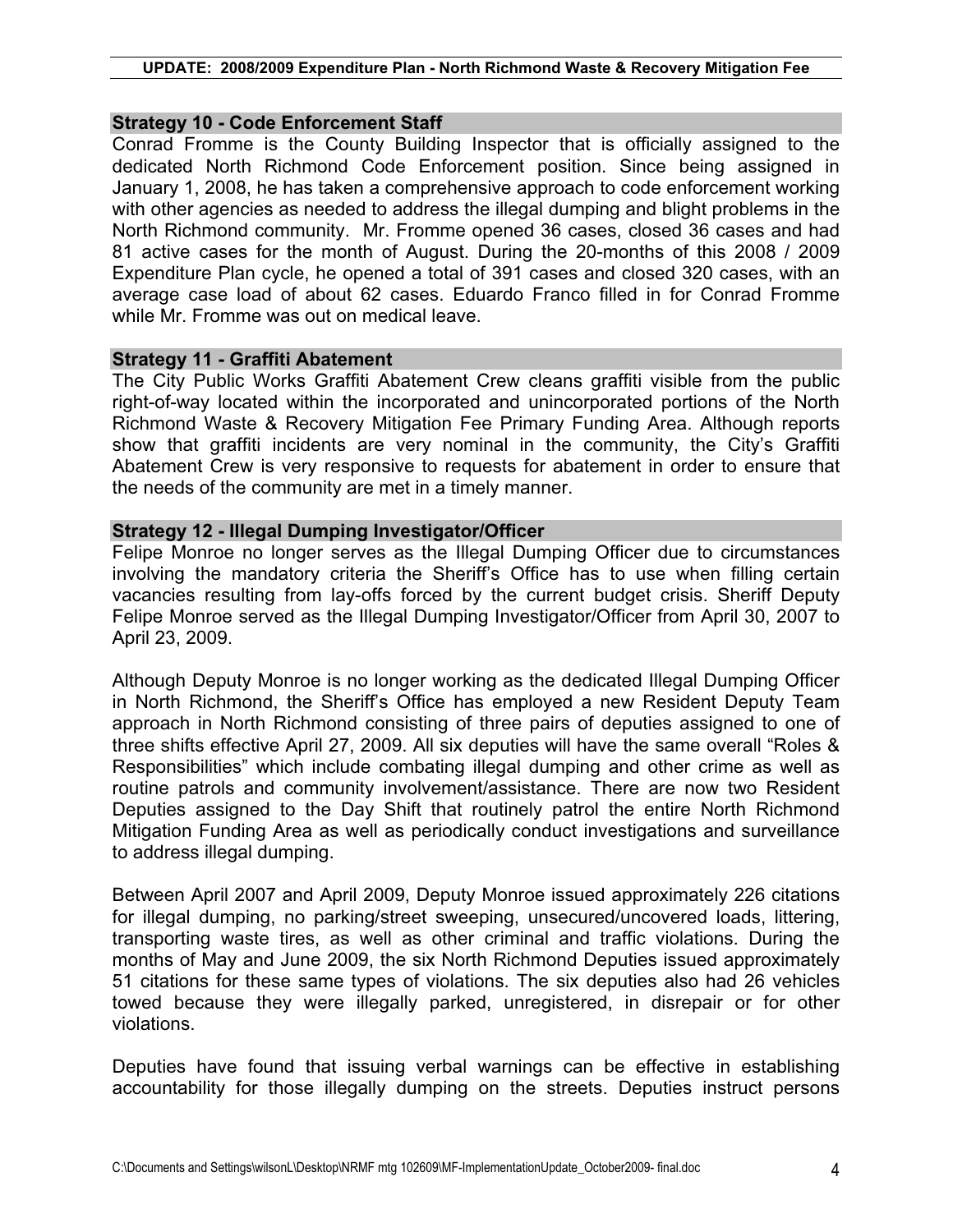#### **UPDATE: 2008/2009 Expenditure Plan - North Richmond Waste & Recovery Mitigation Fee**

suspected of dumping to remove and properly dispose of the debris within a specified timeframe in order to avoid receiving a citation. In most cases the illegally dumped material is removed accordingly by those alleged to be responsible. The Deputies coordinate with the Richmond Police Department who has staff routinely monitoring surveillance cameras as needed to assist in illegal dumping, graffiti and other criminal cases.

In October 2009, County Environmental Health staff conducted a training to assist coordinated law enforcement efforts in North Richmond based in part upon the knowledge and experience that Environmental Health staff and Deputy Monroe had gained working in conjunction with Deputy Monroe over the past two years serving as the Illegal Dumping Officer in North Richmond. Training was expected to provide insight into the overall approach as well as relevant tips/techniques, resources/contacts and other details found to be most effective in the fight against illegal dumping.

#### **Strategy 13 - Increase Nighttime Patrols & Investigation**

Increased nighttime patrols are intended to complement the work of the Investigator/ Officer (Strategy 12). At the meeting on October 27, 2008, the Committee voted to approve some changes to the 2008/2009 Second Amended Expenditure Plan and Budget which included Committee Member Gioia's suggestion to allocate an additional \$60,000 to Strategy 13 "Increase Nighttime Patrols & Investigations" in order to fund increased law enforcement presence during nighttime hours through 2009. Supervisor Gioia reported that there was a growing need for additional patrols in North Richmond which he and the Sheriff had just discussed at a meeting. Since that meeting, Supervisor Gioia has successfully helped secure enough funding from other sources, when combined with this \$100,000, to cover the cost of additional Resident Deputies dedicated to North Richmond. At least two of six Deputies that comprise the Resident Deputy Team launched on April 27, 2009 (see Strategy 12 above) will be working until midnight every Tuesday through Sunday (coverage provided by the two pairs assigned to Swing Shift & Weekends). The Deputies working at night have the same overall "Roles & Responsibilities" which include but are not limited to:

- $\checkmark$  Conduct illegal dumping surveillance and investigations.
- $\checkmark$  Build & file cases specific to instances of commercial dumping which are suitable for prosecution.
- $\checkmark$  Conduct sting operations to catch illegal dumpers.
- $\checkmark$  Target specific locations and/or time frames where illegal dumping occurs most regularly.

#### **Strategy 14 - Surveillance Cameras**

The Mitigation Committee allocated funds for the purchase and installation of eight (8) surveillance cameras in the Mitigation Area via the City's contract with ADT Security Systems to help combat illegal dumping. The 8 camera locations were initially selected because they were considered illegal dumping "hot spots." As needed, the mitigation funds will be used to repair, maintain and move cameras and associated mounting kit/accessories but also to maintain the coverage network, purchase needed software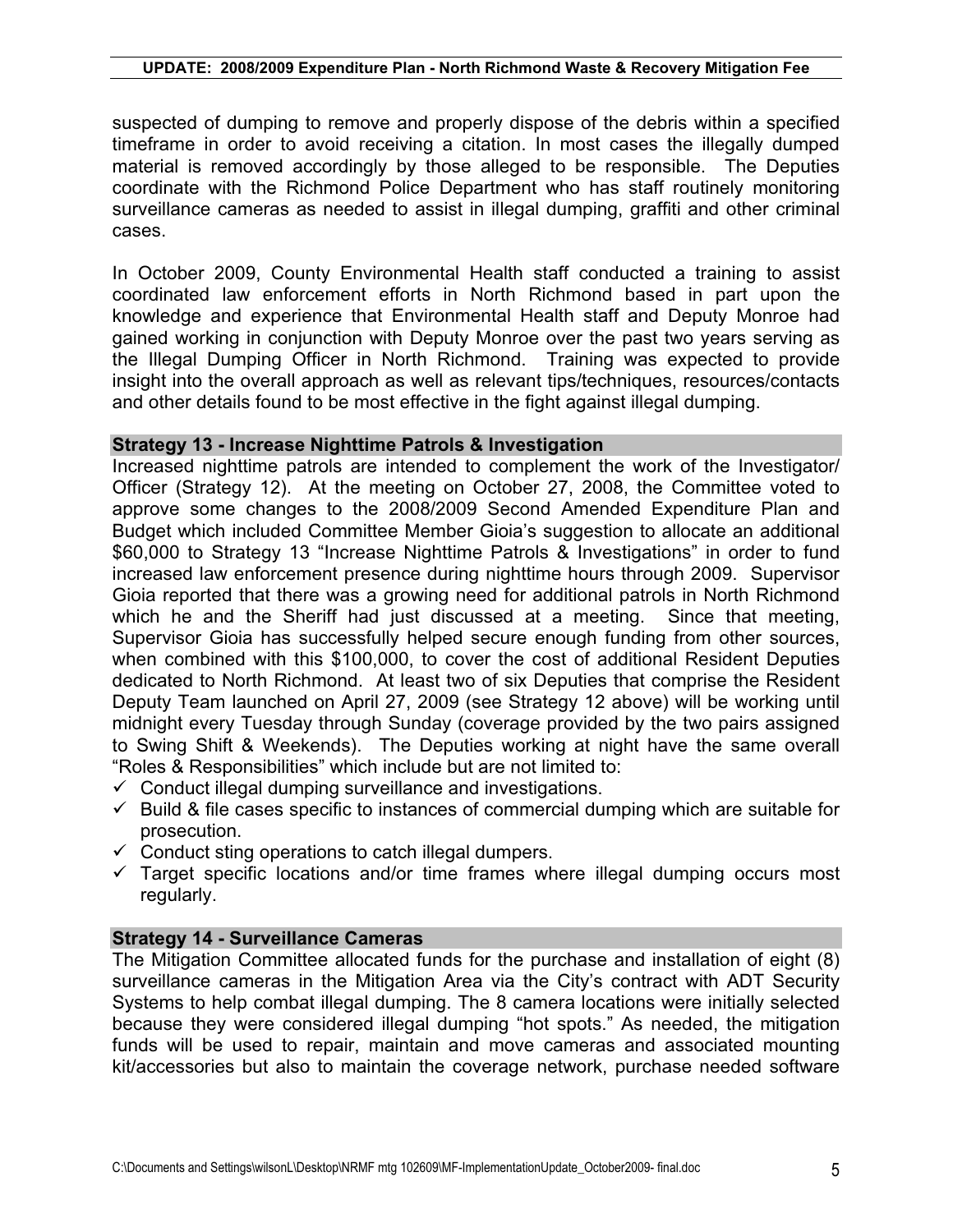and additional deterrent mechanisms. Camera installation was completed in spring 2008.

At the May 6, 2009 Committee meeting, Deputy Chief Ed Medina from the City of Richmond's Police Department (RPD) asked Mitigation staff about the possibility of switching out 6 of North Richmond's 8 PTZ cameras for fixed (non-movable) cameras, viewing the same exact illegal dumping locations. Deputy Medina stated that the RPD believed they had a greater need for the PTZ cameras in the City's existing network and could better utilize the PTZ abilities in high crime areas where RPD is currently limited by a fixed camera view. At the September 24, 2009 meeting, Deputy Chief Medina provided an update on the usefulness of the North Richmond cameras, as well as the PTZ cameras currently being utilized by the city. He stated that the cameras have assisted law enforcement with illegal dumping, homicide and narcotics investigations. He stated the cameras are viewed 24 hours, 7 days per week either by retired police officers or by dispatch. It was also mentioned that North Richmond's dedicated illegal dumping officers work closely with the City's Police Department to monitor and utilize camera footage. There are other areas within the Mitigation Area that have been identified as locations for new or relocated cameras.

In October 2009, the CCTV cameras captured a man illegally dumping materials at the end of Alamo Ave. The footage helped Richmond law enforcement officers identify the person responsible for the dumping and charges were being filed.

#### **Strategy 15 - Illegal Dumping Prosecutor**

The Illegal Dumping Prosecutor works closely with the City Police Department and the North Richmond Illegal Dumping Officer to discuss various strategies and important information needed to prosecute illegal dumping cases. The allocated funds cover 15% of the full-time salary for 2 years. Derek Butts was assigned to this Prosecutor position from January 2, 2007 to August 15, 2008. The Illegal Dumping Prosecutor has filed cases on individuals found guilty of violating codes related to illegal dumping which have resulted in fines, jail time, and community service (details regarding some cases are included under Strategy 12). As of August 18, 2008, Mark Eichman replaced Mr. Butts as the Illegal Dumping Prosecutor.

- In late 2007/early 2008, the Illegal Dumping Prosecutor was successful at charging two individuals with a misdemeanor resulting in one defendant receiving 10 days of jail time and the other a \$2,000 fine. Both individuals were required to do community service as part of their probation.
- In late 2008, the Illegal Dumping Prosecutor began working with Deputy Monroe on a case involving a construction hauling company witnessed illegally dumping 7.1 cubic yards of construction debris containing dry wall and asbestos. This company was also operating an illegal transfer station. A community member informed Deputy Monroe that they witnessed a hauling company employee dump the debris on private property belonging to AT&T on Brookside Avenue. When approached by Deputy Monroe, the person responsible admitted to the dumping. The District Attorney's Office filed a felony case against the owner of the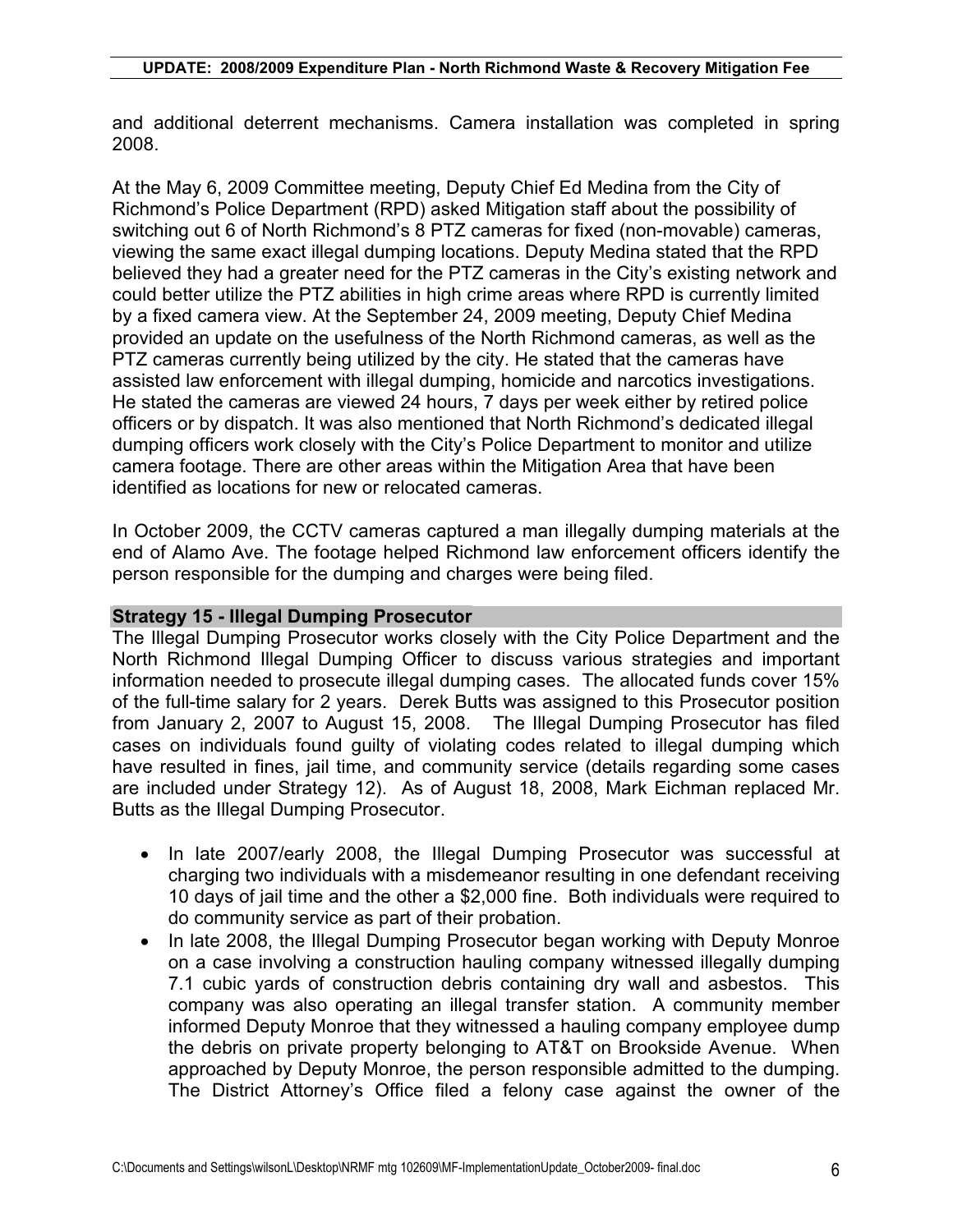company, a \$20,000 warrant was issued and the owner has since been arrested at his place of business in front of his peers.

# *COMMUNITY INVESTMENT*

### **Strategy 16 – Beautification**

### **A. Neighborhood Landscaping & Gardening Projects**

CHDC and The Youth Adult Empowerment Center (YAEC) are working together to utilize neighborhood landscaping funds for a gardening project at the YAEC site and to discuss the possibility of using funds for other landscaping projects within the Mitigation Area. Funding is to be expended exclusively for plants/materials needed for preapproved landscaping projects (labor to be provided by Mitigation-funded and approved stipend program participants through Strategy 17a).

A need was identified to implement a community gardening project to efficiently utilize vacant lots and turn them into community assets. At the May 2009 meeting, the Committee allocated Mitigation Fees to fund a proposal from Urban Tilth and Communities United Restoring Mother Earth (CURE) for the North Richmond "Lots of Crops" Gardening Program.

#### **B. Servicing, Maintenance and Moving/Removal of Street Cans**

In 2007, four (4) street cans, covered in tile art created by Verde Elementary School children, were located at the following sites within the Mitigation Area:

- $\bullet$  3<sup>rd</sup> & Market Ave
- $\bullet$  5<sup>th</sup> & Market Ave
- $\bullet$  6<sup>th</sup> & Market Ave
- Giaramita & Verde

Republic Sanitary Services (RSS) provided weekly collection service for all four street cans. However, due to increasing problems with the street cans in these locations, including substantial vandalism/damage (e.g. parts removed, turned over, burned, etc.) and misuse (e.g. overstuffed with household garbage rather than litter), the cans are no longer useable. As a result, Mitigation staff requested and RSS staff concurred, that service to these street cans would be terminated, unless needed. Instead of disposing of the street cans, CHDC and City staff are working to identify and secure new locations for them within the Mitigation Area. City staff will then work with City Public Works staff to move the cans to their new location(s). Staff anticipates the movement of the cans prior to January 1, 2010.

## **Strategy 17 - Community Involvement**

## **A. Stipends and Mentorship Program**

Mitigation Fees are now allocated to fund stipends to West Contra Costa Unified School District (WCCUSD) Transition Program students, YouthBuild and Young Adult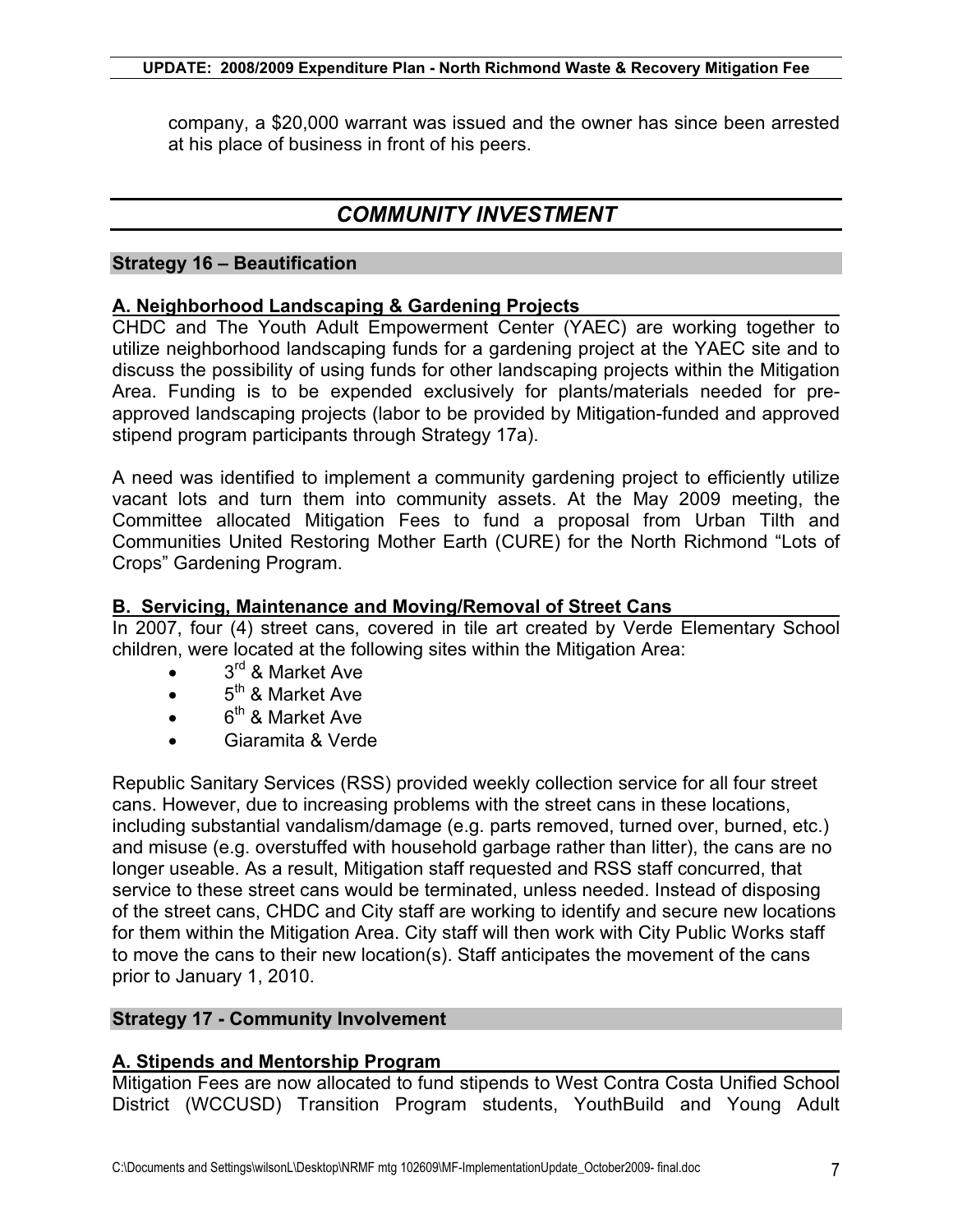Empowerment Center (YAEC) participants, and other groups as identified and approved by Committee staff for illegal dumping abatement and beautification programs. However, since fall 2008, the WCCUSD decided not to allow their students to participate in Mitigation funded activities and the YouthBuild program is no longer in existence.

In October 2008, the County entered into contract with the County Housing Authority in the amount of \$24,978 to administer the Young Adult Empowerment Center (YAEC) Advisory Council Stipend Program. The purpose of the YAEC Advisory Committee is to provide a meaningful experience to each Member through service leadership, while establishing a valuable community resource that focuses on issues and projects intended to enhance the quality of life of all North Richmond residents. Members of the North Richmond YAEC Advisory Committee are between the ages of 17-25. The Stipend Program covers time spent by up to six YAEC Advisory Committee Members undertaking activities which are directly related to planning and conducting trash abatement and beautification activities on public property within the Mitigation Fee Primary Funding Area (activities can also be conducted on private property but only with pre-authorization from Committee staff).

Supervisor Gioia's Office and County staff has worked with the County Housing Authority regarding a draft proposal submitted for their Young Adult Empowerment Center (YAEC) Mentorship Program (copy attached). Various changes have been made to the draft proposal in an attempt to better tailor the proposed program to the Expenditure Plan language ensure it is designed to incorporate efforts to address and combat illegal dumping and blight in the community. Unfortunately, staff working on this Mentorship Proposal are also responsible for many other activities associated with the YAEC which has required majority of available resources to date.

## **B. Parks Rehabilitation Initiative**

The City of Richmond Parks and Landscaping Division currently is in the process of beginning a variety of projects at Shields-Reid Park. Three Requests for Bids went out for: (1) redesign and construction contract documentation, (2) demolition of specific areas of the park, and (3) lighting. The redesign of the park may include but is not limited to:

- Adult size soccer field and youth soccer practice area;
- $\bullet$  Edible garden;
- Reconfigured baseball diamond:
- $\bullet$  Skate park;
- $\bullet$  New tot play lot;
- $\bullet$  Lighting; and
- Other important features.

The Parks Division is also currently engaged in a variety of renovation projects at 3<sup>rd</sup> Street Ball Park to increase the usability of the field.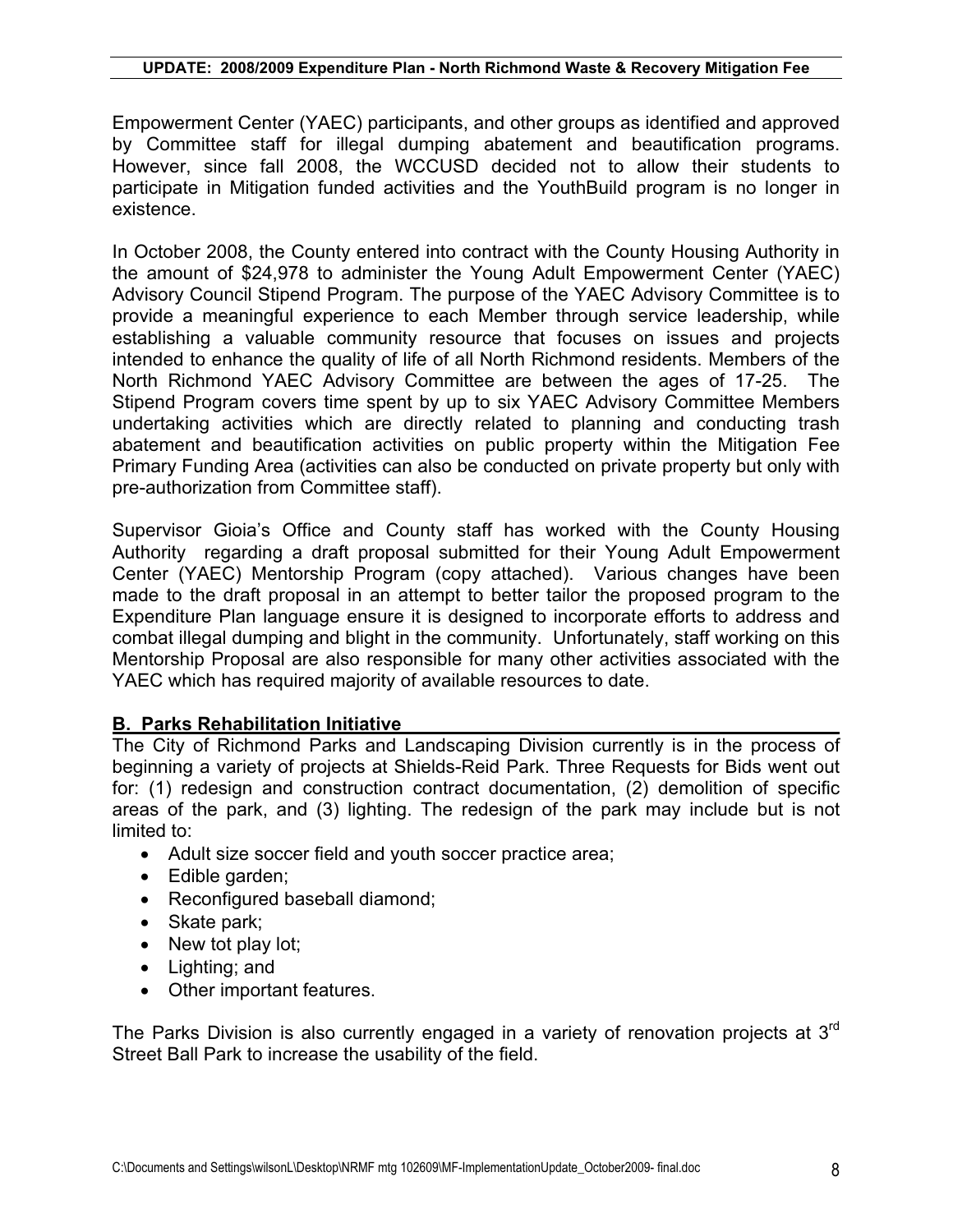#### **UPDATE: 2008/2009 Expenditure Plan - North Richmond Waste & Recovery Mitigation Fee**

## **C. North Richmond Greening Project**

The North Richmond Greening Project consists of working with community stakeholders to create a greening plan for the area and installing and maintaining the selected plan. To-date, no funds have been allocated to any phase of this project. County staff has been approached by the County Redevelopment Agency to explore whether any of this funding could be used for certain streetscape improvements that the community has expressed interest in pursuing.

## **D. New Street Can and/or Tile Art Project**

The new street can project is currently on-hold due to the current issues, effectiveness and utilization of the four street cans. The tile art project was added to this strategy and approved in October/November 2008. The tile art project started in January 2009. Hand-painted tiles, based on themes of anti-littering and environmental stewardship, were created by Verde Elementary School students. The plan is to place the tiles in appropriate places throughout the community (such as benches).

#### . **E. Senior Center Improvements**

Staff attended a bidder's job walk-through with potential contractors on March 13, 2009 for proposed exterior improvements to the Senior Center. The two contractors present were Marvin Collins Construction of Hercules and Baines Group of Oakland. The walkthrough was conducted by Charles Moore and Pamela Neyland from the Neighborhood House of North Richmond and Brenda Kain from the Contra Costa County Redevelopment Agency.

Staff from Neighborhood House outlined the proposed exterior improvements with the two contractors as follows: Remove and Replace 80' x 50' existing asphalt parking lot (includes new parking stalls and code compliant ADA parking stall and ramp to access senior center), replace or modify existing pole lighting in parking lot, replace wall mounted lighting in courtyard with new security lighting, remove and replace ½ of existing concrete driveway entrance, add new wrought iron gate and associated fencing over driveway and add new fence and gate in back of Senior Center along  $5<sup>th</sup>$  Street, install new irrigation in front with drought resistant plants.

The exterior improvements are being jointly funded through a Community Development Block Grant (CDBG) obtained by the Contra Costa County Redevelopment Agency and the North Richmond Mitigation Fee. Mitigation Fee funding in the amount of \$14,584 was used to purchase and install new wrought iron gate and fencing.

#### . **F. Safe Routes Program & Community Mural Project**

Both the Safe Routes Program and Community Mural Project are being implemented by Harold Beaulieu, founder of a nonprofit organization that coordinates community based art projects in the Bay Area and administered under contract between CHDC and the City. Mr. Beaulieu submitted budget/work plan for the Community Mural Project at the Young Adult Empowerment Center in second quarter of 2008 and began work during the third quarter of 2008. In April 2009, Mr. Beaulieu submitted a budget/work plan for the Safe Routes to School Project and began implementation.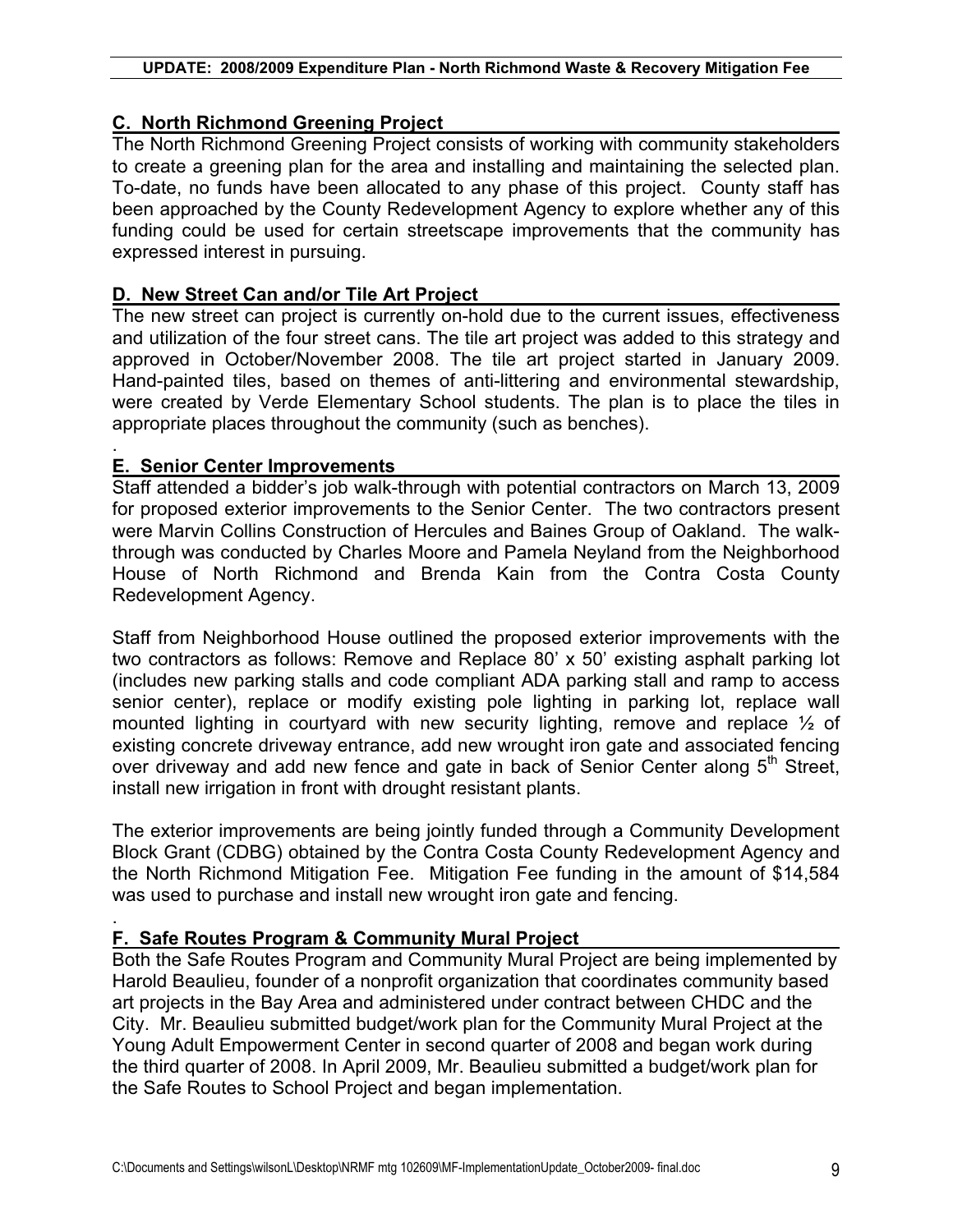Mr. Beaulieu provided brief updates to the Committee at various meetings. At the September 2009 meeting, Mr. Beaulieu reported the Popsicle Project surveyed 1,000 homes in North Richmond about how safe residents perceive their streets to be on a scale of 1 to 10, with 1 being "not safe" and 10 being "very safe." Beaulieu recruited about two dozen young adults between the ages of 15 and 23 to go door to door to about 1,000 houses over a 21/2-week period. They asked one question: On a scale of 1 to 10, how safe is it for a child to walk to a local store in North Richmond, buy a Popsicle and get back home unharmed?

The survey findings concluded the following with regards to resident perceptions about safety on specific streets:

Five safest streets: Jade Street (only 1 response): 10 Battery Street: 7.81 Silver Street: 7.36 Giaramita Street: 7.05 Gertrude Avenue: 6.95

Five least safe streets: Castro Street: 3.36 Alamo Avenue: 3.68 Fourth Street: 3.85 York Street: 3.92 Stanford Street: 4

Mr. Beaulieu partnered with Verde Elementary in North Richmond for International Walk to School Day on October 7, 2009.

## **G. West County Watershedz Program**

The Urban Creeks Council (UCC) submitted a new proposal (copy attached) which they would like to substitute for the one that was originally submitted as the basis for the \$15,000 funding allocation in the 2008/2009 Expenditure Plan. Budget uncertainties for both UCC and the County have prevented the implementation of the originally proposed project. Since that time, the County Flood Control District has committed to revising the maintenance agreement with the US Army Corps of Engineers that governs the management of the Lower Wildcat Creek flood control channel. The County's decision to go ahead with the plan revision has created an important opportunity to make significant improvements to the site that is expected to enhance its value to the community. Consequently, UCC feels that assisting the County with the preliminary work necessary to move the plan revision forward is a much more viable project in the short term and of much greater importance than the small native plant garden originally proposed. UCC indicates that if they are allowed to use the funding allocated, as described in the attached proposal, they believe it may be feasible to accomplish the tasks proposed before the end of calendar 2009. However, they indicated that it would be helpful if they had the flexibility to use the funding during the first half of calendar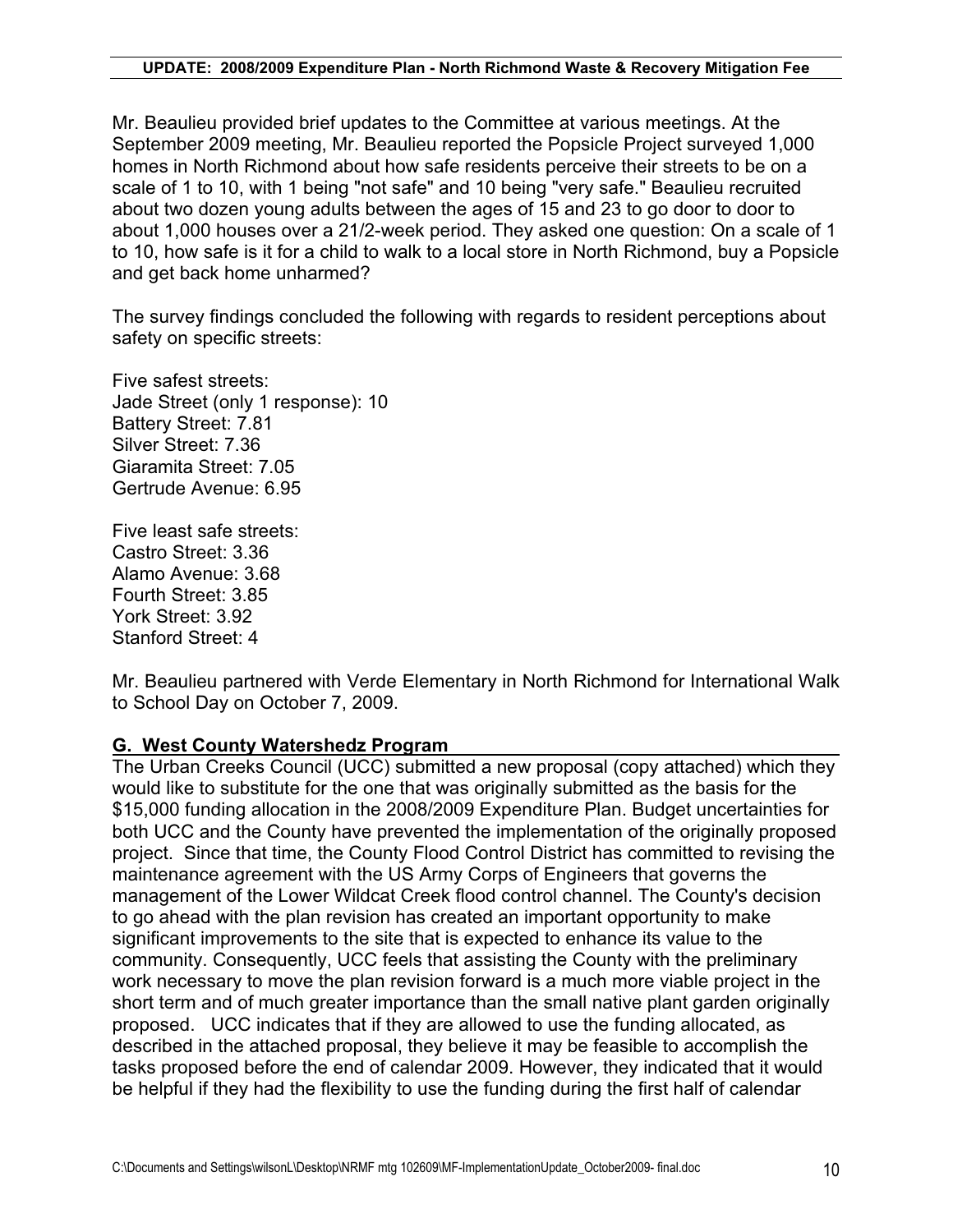year 2010, if delays are necessary either due to weather or availability of local youth to provide needed assistance/support.

The proposal involves vegetation clearing in order to provide visibility needed for County Flood Control District to conduct topographic surveys in late 2009 and/or Spring 2010 (may be most ideal after the winter rains have ceased and vegetation has "leafed-out" to facilitate plant identification). Contra Costa County survey crews will identify and mark the location of the areas to be surveyed. UCC will hire local youth to assist with the trimming of vegetation and removal of trimmed vegetation to a staging area. County Maintenance staff will haul the trimmed vegetation for composting at a proper facility.

Their original proposal involved funding the design and implementation of a rehabilitation project within the Wildcat Creek riparian zone and trail corridor near Verde Elementary School. The proposed project would have employed North Richmond youth and was part of a larger environmental project in the North Richmond area. In early 2009, the UCC submitted a revised proposal entitled "Native Habitat Restoration Along the Wildcat Regional Trail" covering design, installation and short-term maintenance of native vegetation adjacent to the walking trail along Wildcat Creek between Giaramita Rd and 3rd Street. The proposal acknowledged that ongoing maintenance of a restoration project located on a small, heavily disturbed urban site like this is critical to the project's long-term success. Therefore, they are partnering with the County Flood Control District to solve this problem through development of a comprehensive management program for lower Wildcat (below the San Pablo city limit), which would include the proposed restoration site.

## **H. Wildcat and San Pablo Creek Enhancements**

The Contra Costa County Flood Control & Water Conservation District (FCD) in cooperation with the Wildcat-San Pablo Watershed Council (Council) submitted a proposal (copy attached) to manage the stream facility to provide flood protection for North Richmond, habitat for plants and wildlife, and opportunities for the community to enjoy and learn from this natural resource. The FCD and the Council wish to modify the maintenance manual written by the US Army Corps of Engineers to ensure flood protection, improve wildlife habitat, restore more riparian forest, and increase recreation and education opportunities for the community. The FCD has recently submitted a new revised proposal requesting to use the funding allocated to help offset a portion of the cost to conduct more detailed cross section surveys than normal for a portion of Wildcat Creek in North Richmond in order to develop a comprehensive hydraulic model of the stream facility. This will enable the FCD and Council to determine the amount of riparian forest that can exist within the facility while still conveying 100-year storm flows. The FCD proposes to utilize mitigation fees to conduct the additional surveys required to develop the hydraulic model and to have County surveyors conduct a topographic survey of each of the cross sections and the areas around each of the bridges. County surveyors will create cross section diagrams and a digital terrain model around the bridges. FCD engineers will use the data obtained and processed by the County surveyors to develop a detailed hydrologic analysis to determine how much vegetation can be allowed to grow within the overall stream channel and near the bridges, while